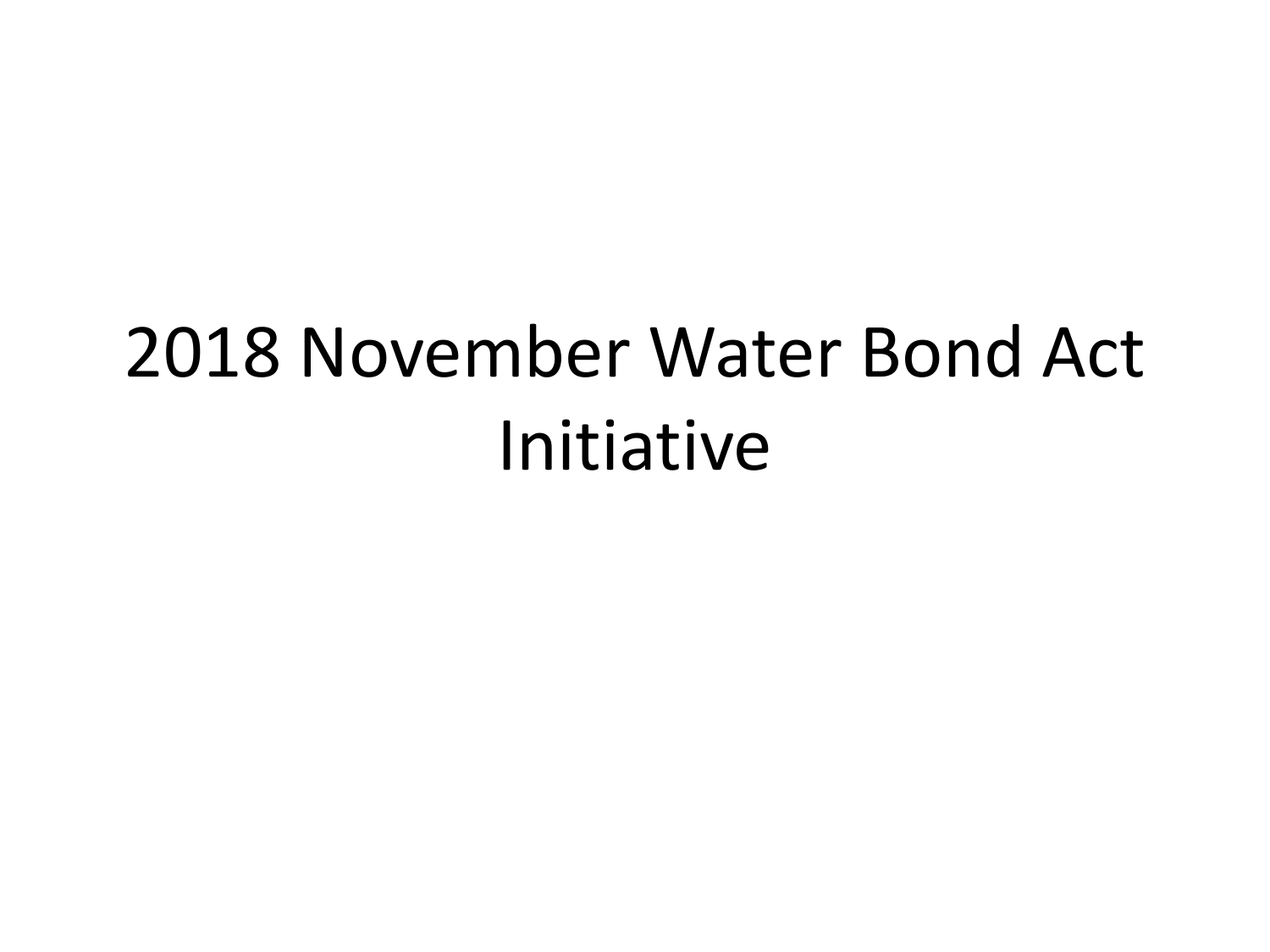## Status of Prop. 1 funds

\$2.7 billion in storage funds to be allocated by California Water Commission in 2018.

Of remaining \$4.8 billion, \$1 billion is still to be allocated by legislature. Prop. 1 funds will be largely exhausted by 2019.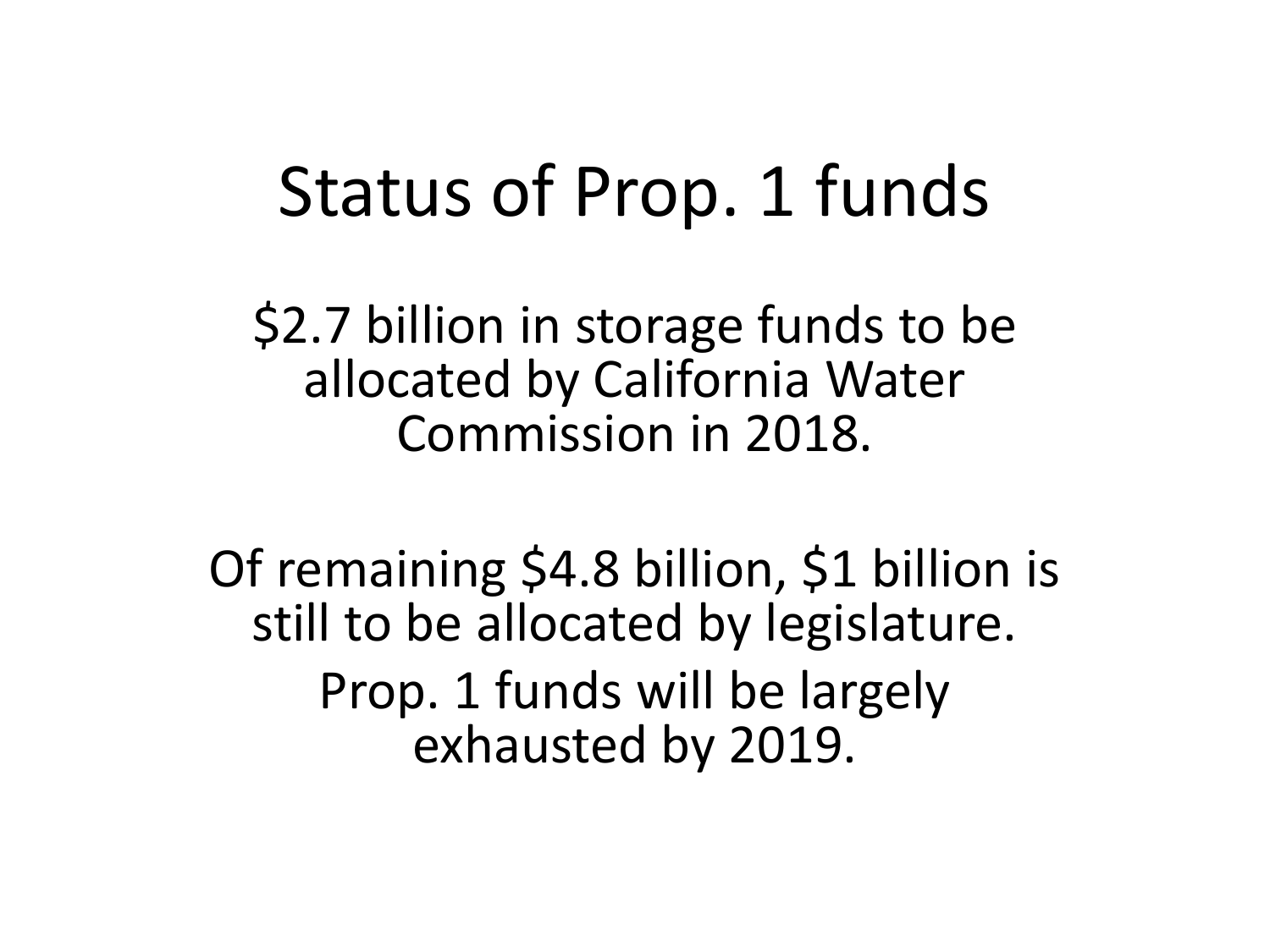# Proposition 68

- Legislative bond: SB 5 (DeLeon)
- June vs November
- Small overlap (18%)
- Voters forget after 5 months
- Need for compatible campaigns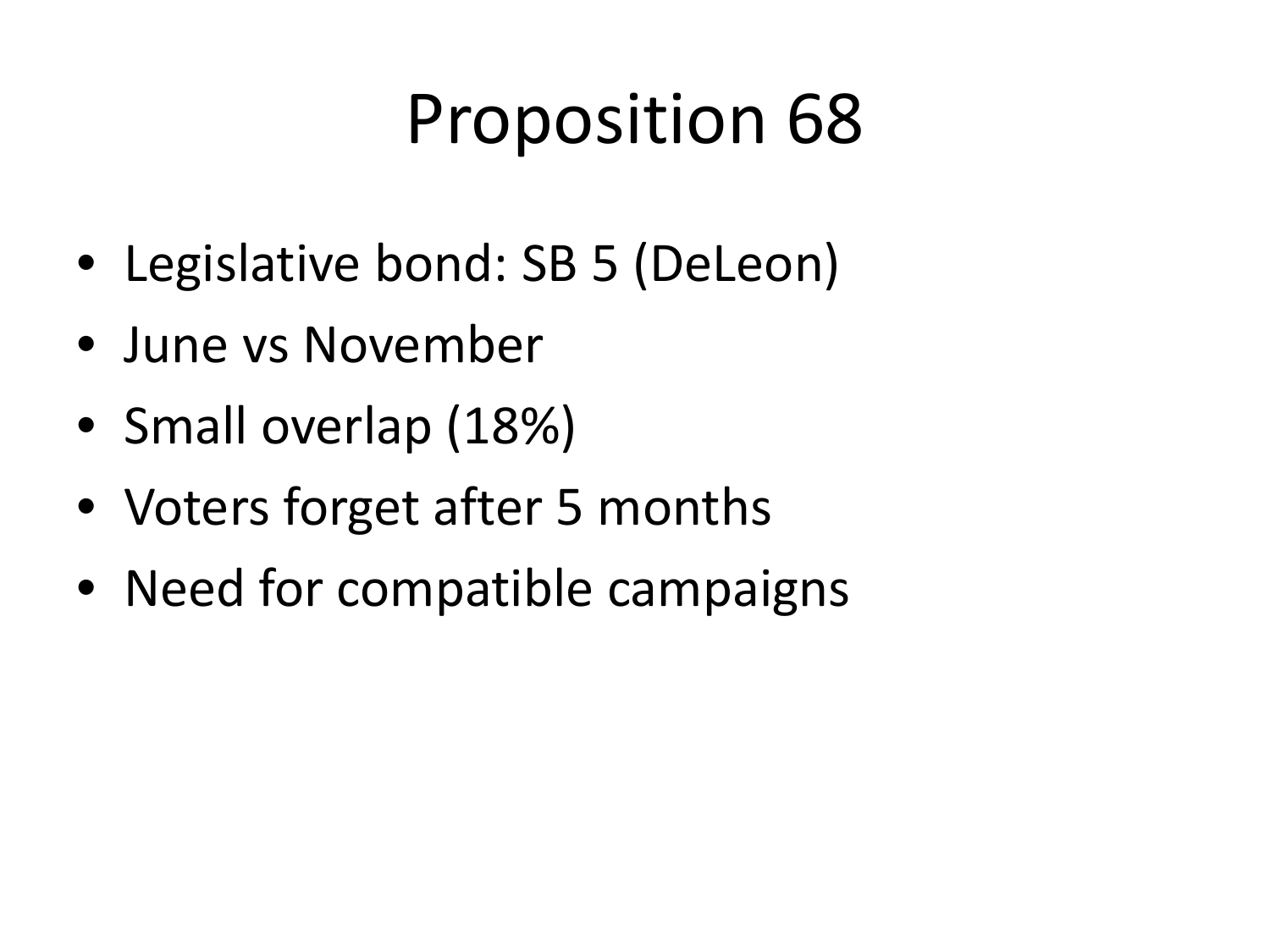#### Figure 1

#### **General Fund Debt-Service Ratio**

Percent of General Fund Revenues Spent on Debt Service

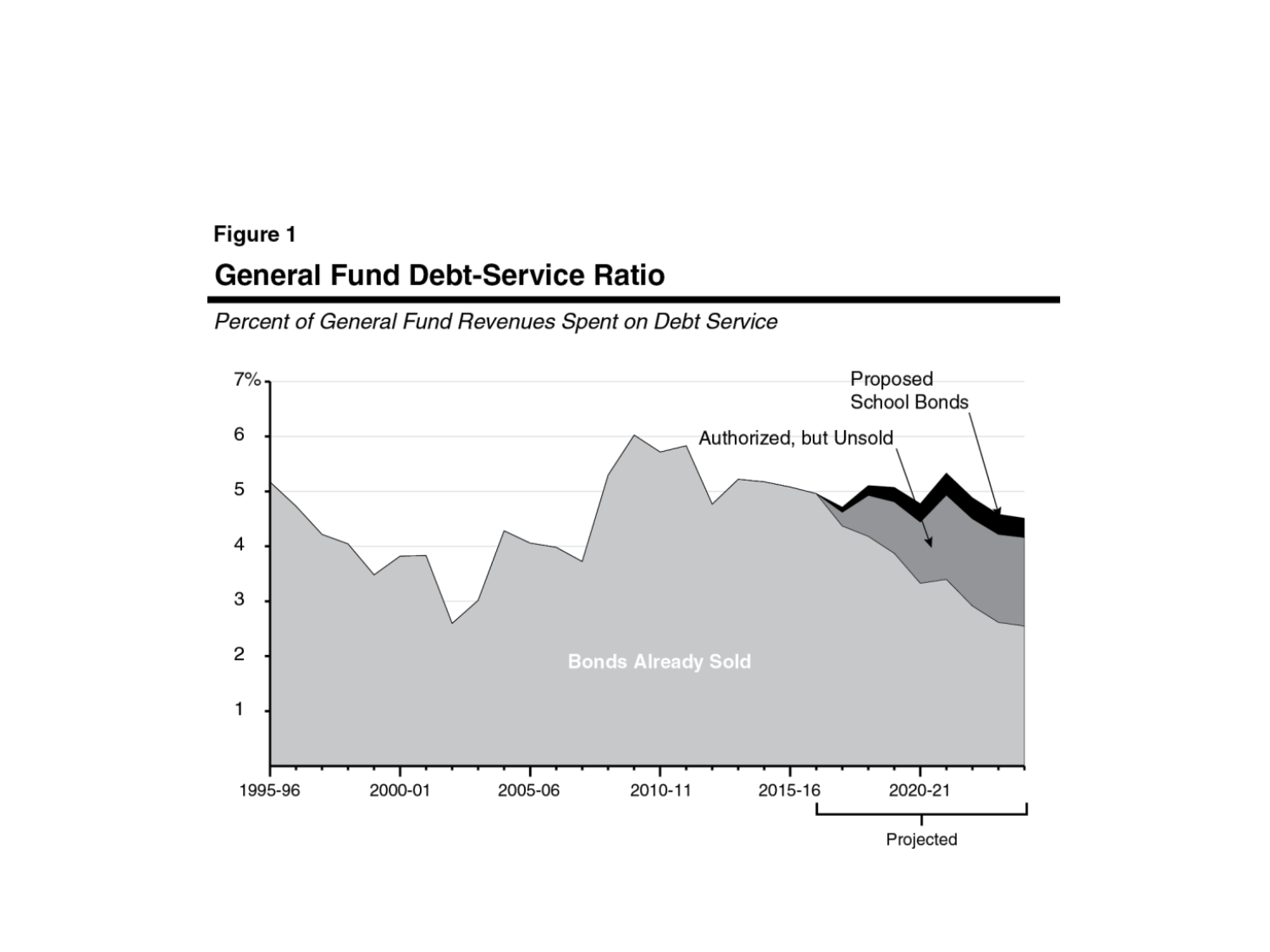#### **WATER SUPPLY BENEFITS OF THE**

#### **WATER SUPPLY AND CLEAN WATER BOND INITIATIVE**

#### **BASED ON INVESTMENT AND REQUIRED MATCHING FUNDS**

**SOURCE SOURCE SUPPLY IN ACRE FEET/YEAR** 

| <b>WASTEWATER RECYCLING</b>                   | 124,000   |
|-----------------------------------------------|-----------|
| <b>DESALTING</b>                              | 70,000    |
| <b>STORMWATER CAPTURE</b>                     | 101,000   |
| <b>URBAN WATER CONSERVATION</b>               | 589,000   |
| <b>WATERSHED MANAGEMENT AND TREATMENT</b>     | 661,000   |
| <b>REPAIR OF FLOOD CONTROL DAMS</b>           | 20,000    |
| <b>REPAIR OF FRIANT KERN CANAL (ESTIMATE)</b> | 300,000   |
| <b>TOTAL</b>                                  | 1,865,000 |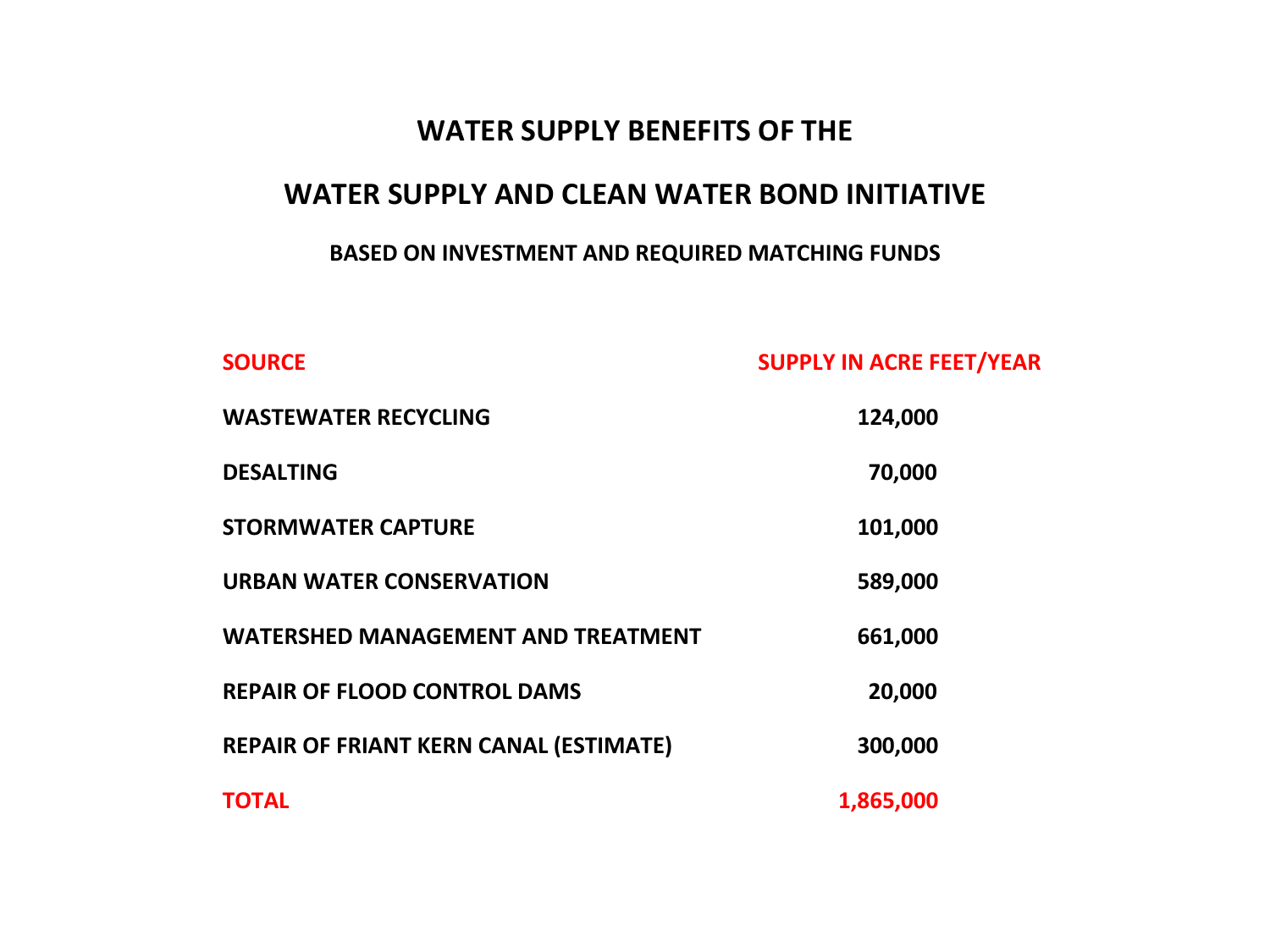#### **Items of interest to Central Valley agriculture in current draft Total: \$4520 million (Well over half of the bond)**

SGMA compliance \$640 million Safe Drinking Water/wastewater \$750 million Enlarged Friant Kern Canal, Cross Valley Canal: \$750 million Central Valley native fish restoration \$1050 million Complete Central Valley fish screens \$100 million Waterfowl refuge improvements (CVPIA) \$280 million Central Valley Flood Plan \$100 million Improve Central Valley flood control reservoir: \$50 million Watershed restoration for water supply \$300 million Oroville Repair \$200 million

Inland desalination: \$400 million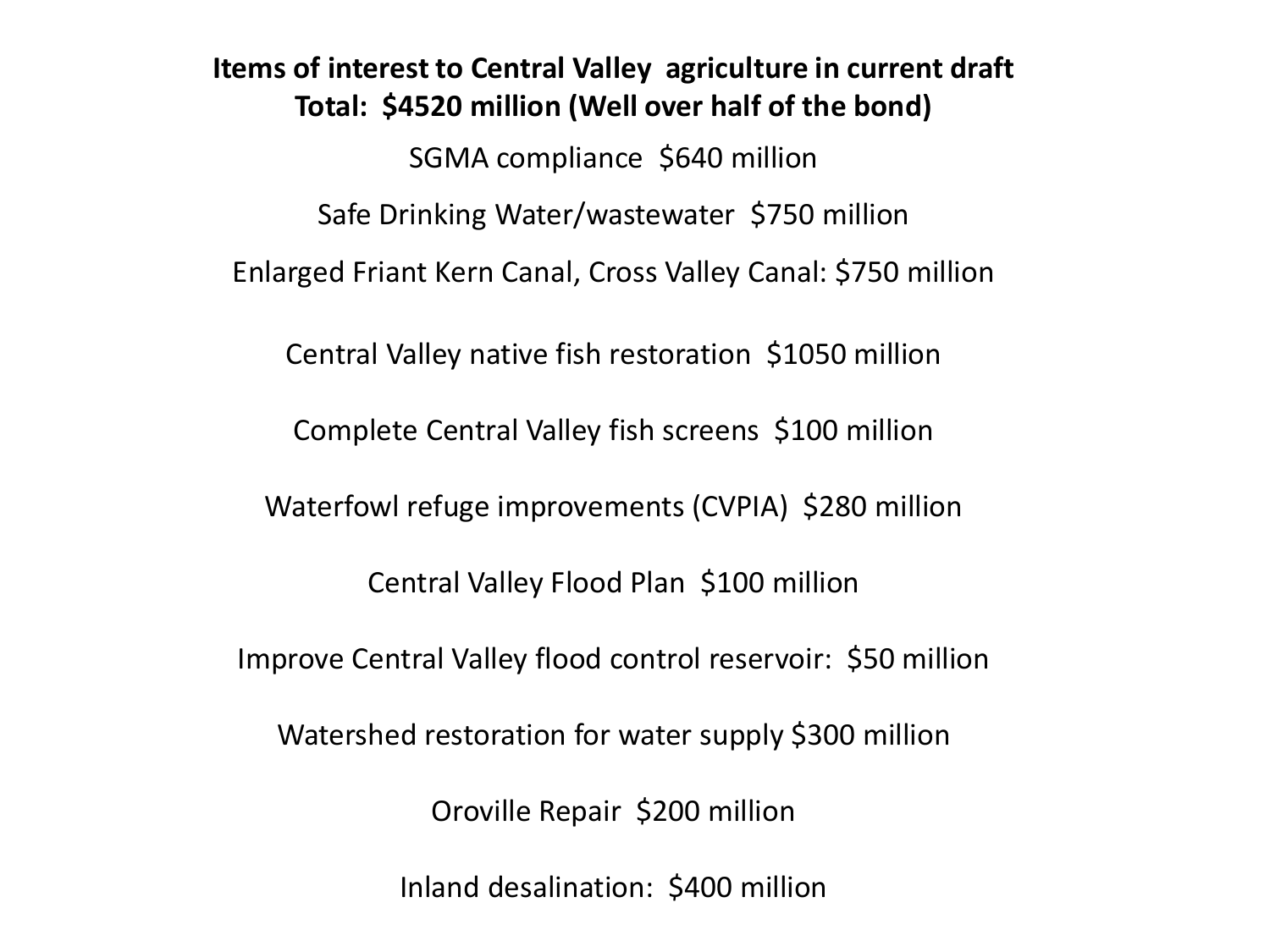**86127.** The sum of seven hundred fifty million dollars (\$750,000,000) is appropriated from the fund to the department for a grant to the Friant Water Authority for water conveyance capital improvements, including restored and increased conveyance capacity to and in the Madera and Friant-Kern canals, resulting in greater groundwater recharge, improved conveyance and utilization of flood waters, and for agricultural water conservation. Improvements with funds provided by this paragraph will be completed consistent with applicable state and federal laws and contracts.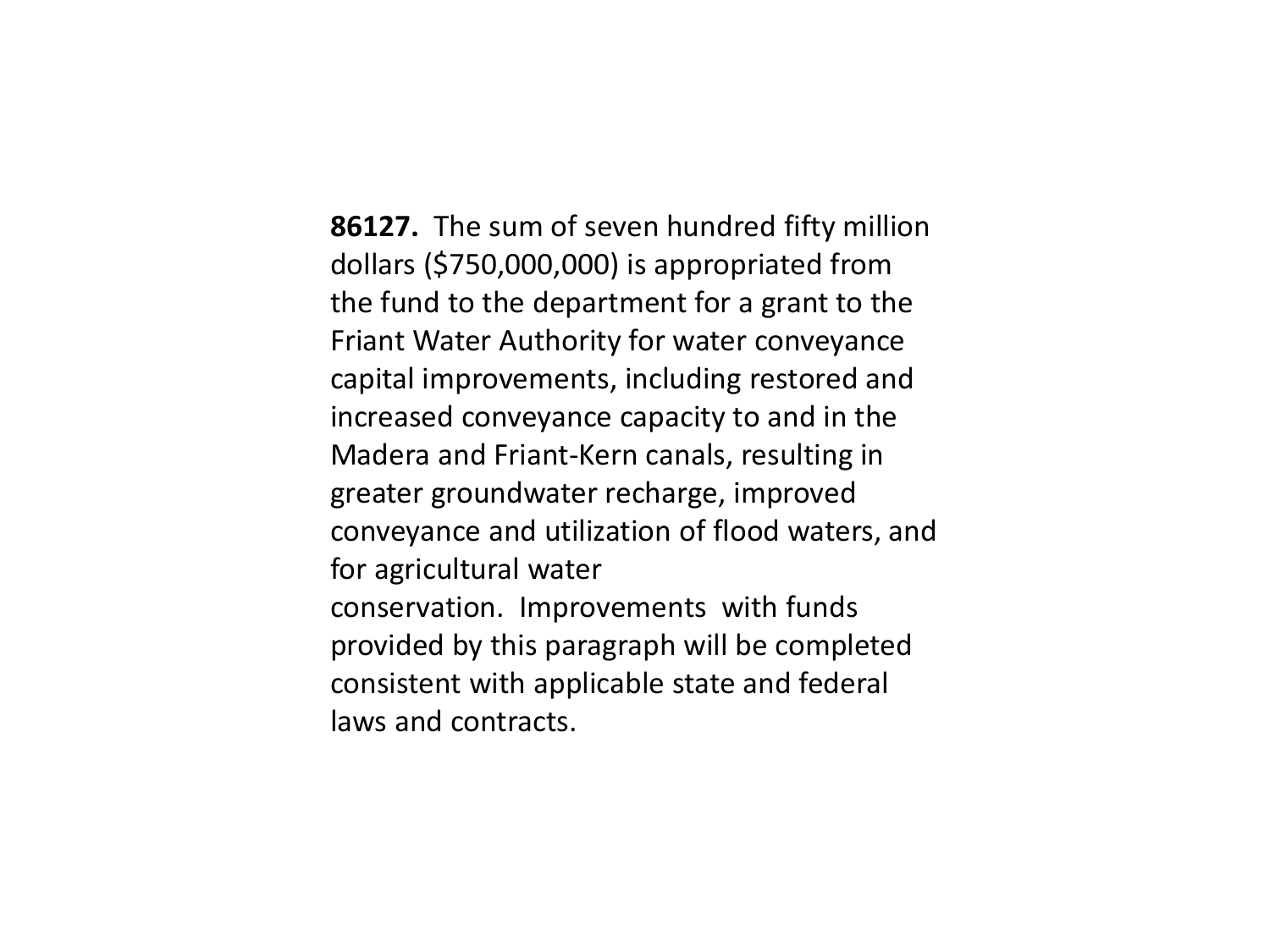### **KEY FUNDING CATEGORIES**

- **Safe Drinking Water \$500 million**
- **Wastewater for DACs by a set of the S250 million**
- **Urban Water Conservation \$300 million**
- **Agricultural Water Conservation \$50 million**
- **Wastewater Recycling 1988 1988 5400 million**
- **Desalting (inland) \$400 million**
- **SGMA Compliance \$675 million**
- **Flood Management \$500 million**
- **Oroville Dam Repair \$200 million**
- **Repair Friant Kern Canal \$750 million**
- **Salton Sea \$200 million**
- **Stormwater \$550 million**
- **Fish Habitat & Waterfowl Habitat \$1450 million**
- **Watershed restoration 1997 12:300 million**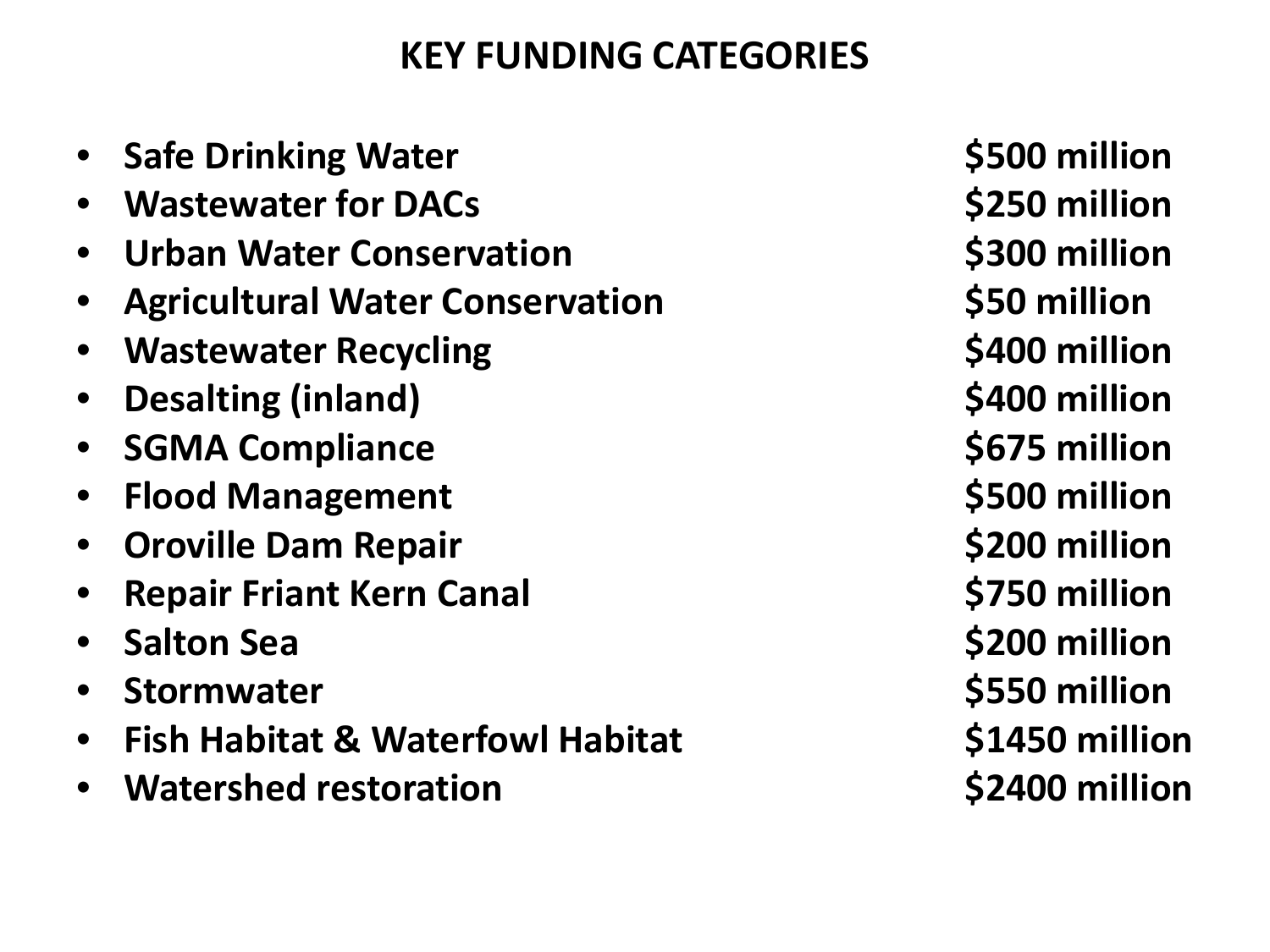#### **History of voting on California Water Bonds**

Year

1960 burns porter act. Bond. Established state water project. 1970 recreation at state water project; fish and wildlife enhancement clean water bond act 1974 clean water bond act 1976 safe drinking water bond act 1978 clean water and water conservation bond 1980 amend safe drinking water bond act of 1976 1984 safe drinking water bond act clean water bond act 1986 water conservation and water quality bond safe drinking water bond act 1988 water conservation bond act clean water and water reclamation bond act safe drinking water bond act 1990 water resources bond act 1996 safe reliable water supply bond act 2000 parks, water, air coast bond act water bond act 2002 parks, water, air, coast bond act water quality supply safe drinking water initiative 2006 water bond act initiative Disaster preparedness and flood prevention 2014 water Quality, Supply, Treatment, Storage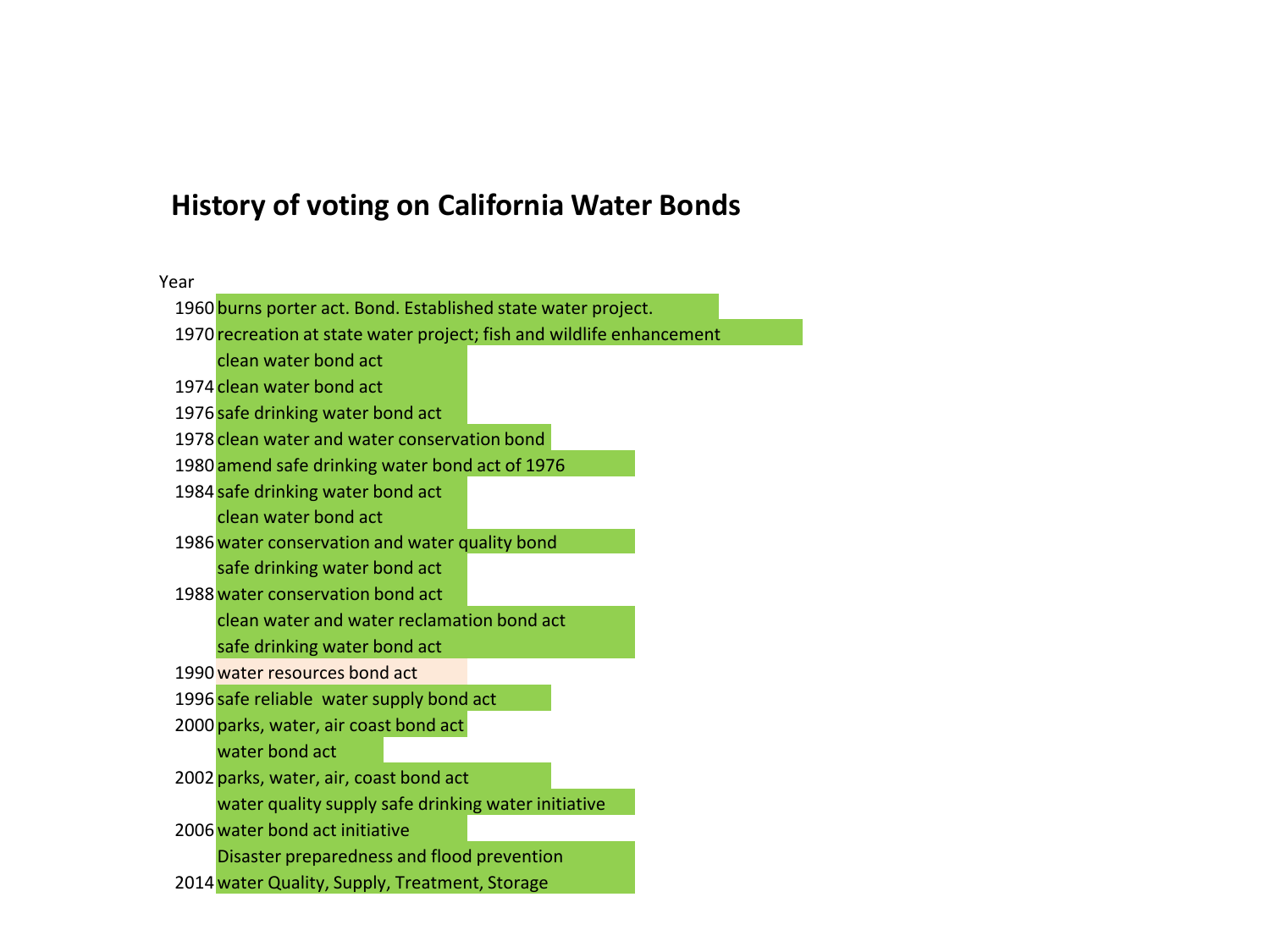- **Prop. 1 water bond statewide (2014: 67%)**
- **Measure AA SF Bay Restoration (2016: 70%)**
- **Governor position; candidates for Governor**
- **Strong inter-sector support**
	- **California Building Industry Association, California Chamber of Commerce**
	- **Ducks Unlimited, California Waterfowl Association, Save the Bay, Ca Native Plant Soc.**
	- **Association of California Water Agencies, No. Calif. Water Assoc., So. Cal. Water Committee**
	- **Rice, Fresh Fruit, Pistachio, Dairy, Ag council**
	- **EJ: Community Water Center, Leadership Counsel for Justice and Accountability**